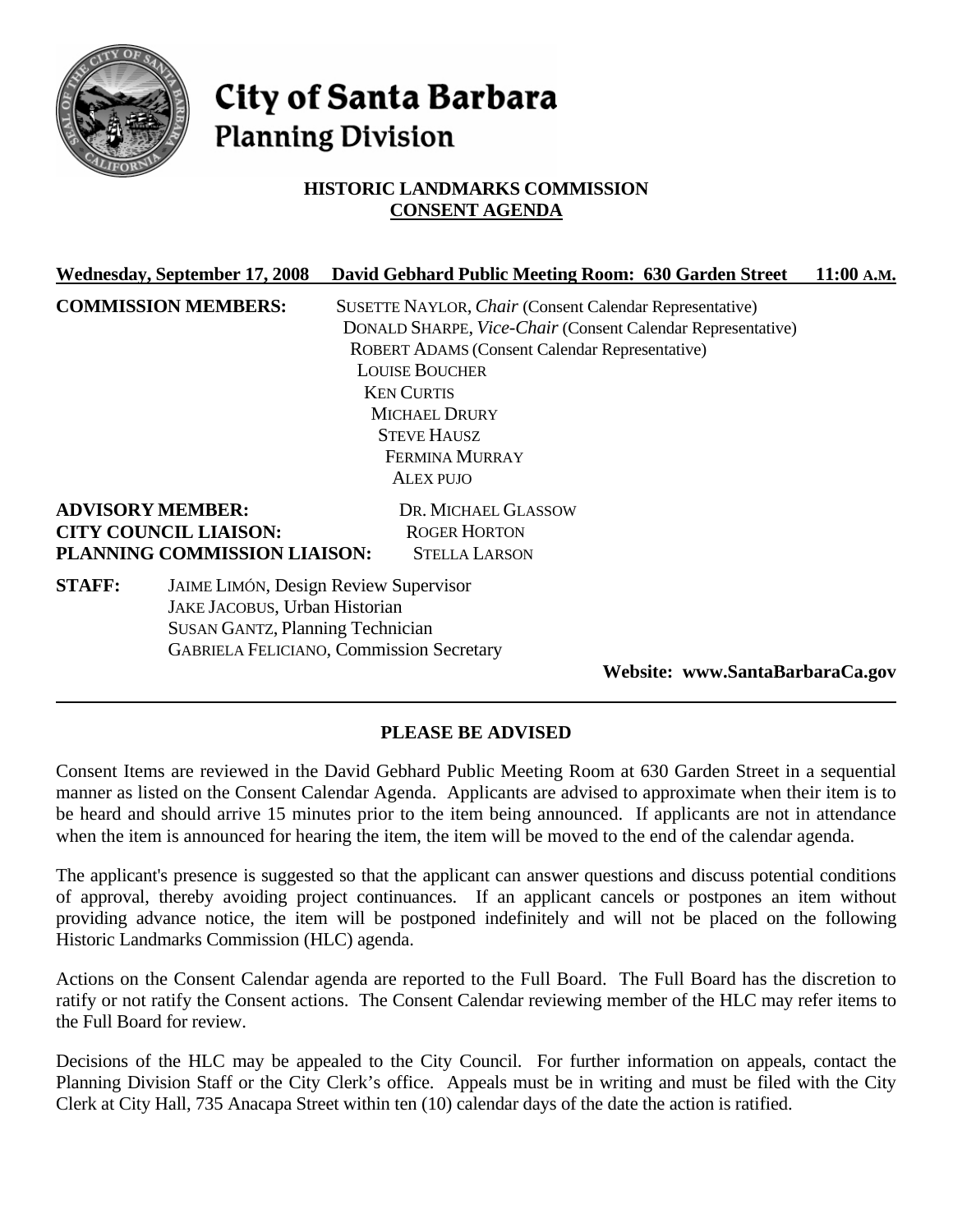#### **NOTICE:**

- A. **AGENDAS, MINUTES and REPORTS:** Copies of all documents relating to agenda items are available for review at 630 Garden Street and agendas and minutes are posted online at www.SantaBarbaraCa.gov/hlc. Materials related to an item on this agenda submitted to the HLC after distribution of the agenda packet are available for public inspection in the Community Development Department located at 630 Garden St., during normal business hours. If you have any questions or wish to review the plans, please contact Susan Gantz, at (805) 564-5470, between the hours of 8:30 a.m. and 4:00 p.m., Monday through Thursday, and every other Friday; or by e-mail at sgantz@SantaBarbaraCA.gov. Please check our website under City Calendar to verify closure dates.
- B. **AMERICANS WITH DISABILITIES ACT:** In compliance with the Americans with Disabilities Act, if you need special assistance to gain access to, comment at, or participate in this meeting, please contact the Planning Division at 805-564-5470. If possible, notification at least 48 hours prior to the meeting will enable the City to make reasonable arrangements in most cases.
- C. **POSTING:** On Friday, September 12, 2008, at 4:00 p.m., this Agenda was duly posted on the indoor and outdoor bulletin boards at the Community Development Department, 630 Garden Street, and online at www.SantaBarbaraCa.gov/hlc.

#### **FINAL REVIEW**

# A. 16 E CARRILLO ST C-2 Zone

 Assessor's Parcel Number: 039-322-044 Application Number: MST2008-00055 Owner: Masonic Properties Santa Barbara, Inc. Applicant: Gil García Business Name: Santa Barbara Bank & Trust

(This structure is on the City's List of Potential Historic Resources: "Masonic Temple." Proposal to relocate an existing ATM, replace a storefront window, add new plant pots and light fixtures, and paint a colored band on the exterior of the office of Santa Barbara Bank & Trust.)

#### **FINAL REVIEW**

B. 20 E CARRILLO ST  $-2$  Zone

| <b>Assessor's Parcel Number:</b> | 039-322-044                            |
|----------------------------------|----------------------------------------|
| <b>Application Number:</b>       | MST2008-00370                          |
| Owner:                           | Masonic Properties Santa Barbara, Inc. |
| Applicant:                       | Gil García                             |
| <b>Business Name:</b>            | Santa Barbara Bank & Trust             |

(This structure is on the City's List of Potential Historic Resources: "Masonic Temple." Proposal to remove an existing arch above the rear double entry doors and install a new sheet metal canopy with decorative wrought iron trim. Signage to be reviewed under separate application to the Sign Committee. Also proposed is to add light fixtures, planter areas, and a handicapped ramp.)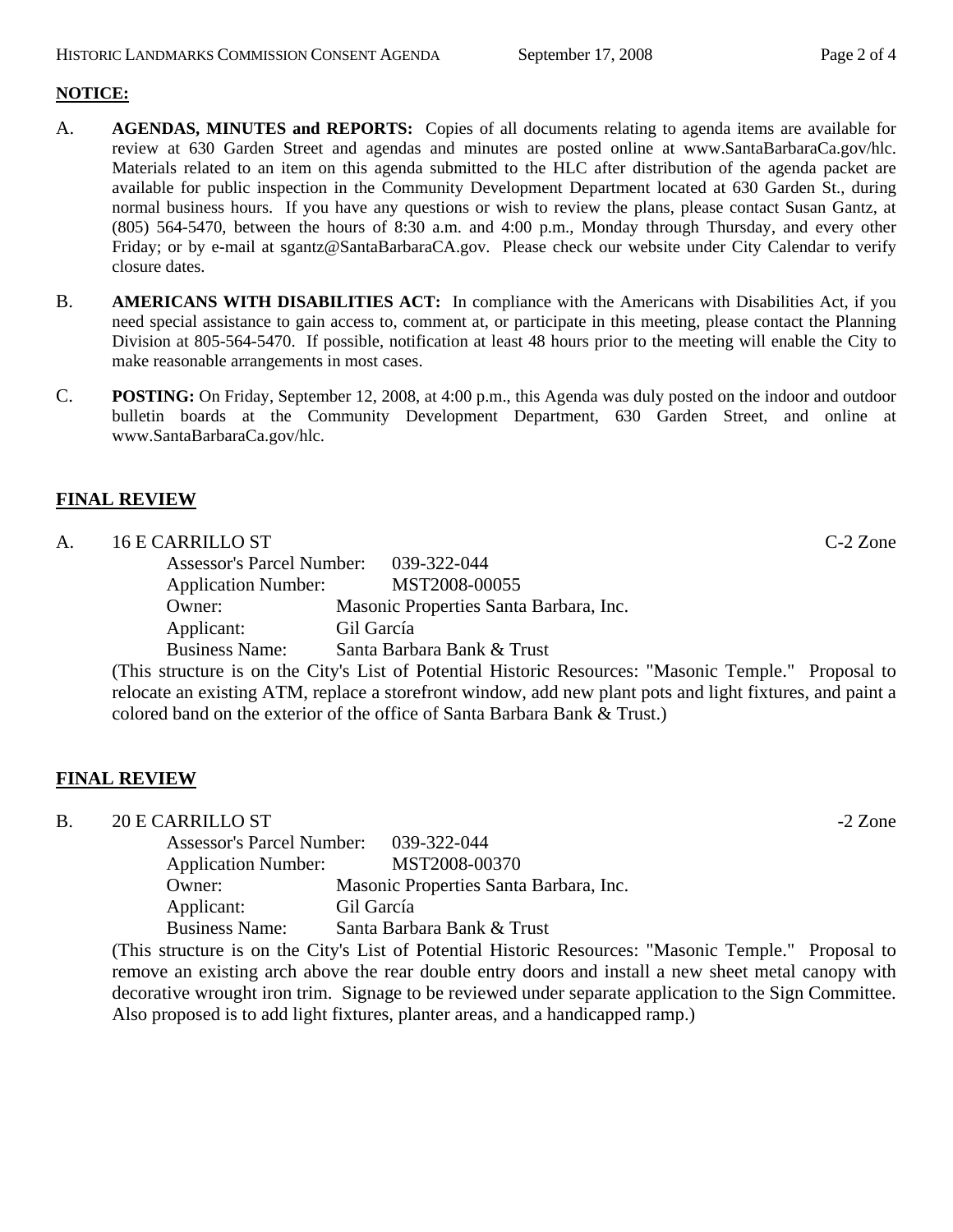#### **CONTINUED ITEM**

| C. | 315 W CARRILLO ST                |                                                                                                        | $C-2$ Zone |
|----|----------------------------------|--------------------------------------------------------------------------------------------------------|------------|
|    | <b>Assessor's Parcel Number:</b> | 039-302-030                                                                                            |            |
|    | <b>Application Number:</b>       | MST2008-00411                                                                                          |            |
|    | Owner:                           | Housing Authority of Santa Barbara                                                                     |            |
|    | Architect:                       | <b>Tom Moore</b>                                                                                       |            |
|    |                                  | (Proposal to install a new roof ladder for access from the second-story roof to the first-story roof.) |            |

#### **(Second Concept Review.)**

#### **NEW ITEM**

| D. | 1117 STATE ST              |                                       | $-2$ Zone |
|----|----------------------------|---------------------------------------|-----------|
|    |                            | Assessor's Parcel Number: 039-231-030 |           |
|    | <b>Application Number:</b> | MST2008-00414                         |           |
|    | Owner:                     | 1129 State Street                     |           |
|    | Applicant:                 | Klaus Graf                            |           |
|    | Architect:                 | Lenvik and Minor                      |           |
|    | Contractor:                | <b>Frank Schipper</b>                 |           |
|    | <b>Business Name:</b>      | Antica                                |           |
|    |                            |                                       |           |

(Proposal to remove an existing 165 square foot trash enclosure and construct a new 420 square foot trash enclosure at the rear of a commercial building.)

#### **REVIEW AFTER FINAL**

| C-M Zone<br>630 STATE ST<br>⊷. |  |
|--------------------------------|--|
|--------------------------------|--|

| <b>Assessor's Parcel Number:</b> | 037-132-027                    |
|----------------------------------|--------------------------------|
| <b>Application Number:</b>       | MST2008-00086                  |
| Owner:                           | Jodell A. Williams Trust       |
| Applicant:                       | Sherry & Associates            |
| <b>Business Name:</b>            | <b>Zelo Restaurant and Bar</b> |

(Proposal to expand an existing enclosed patio including new new plaster walls and wrought iron, and new landscaping. This project may require an encroachment permit for new tile in the public right-ofway.)

#### **(Review After Final of changes to planting and irrigation plan.)**